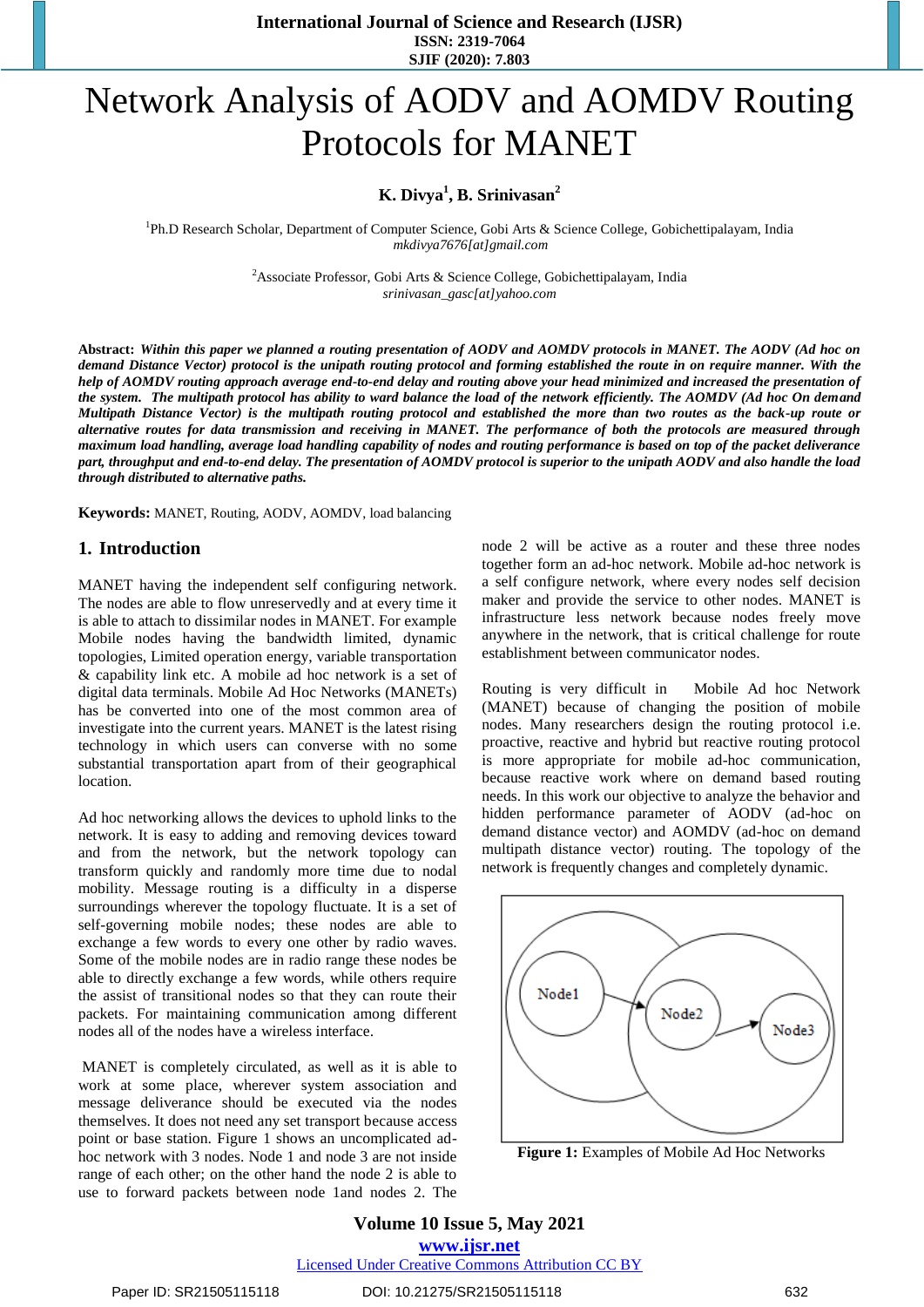## **1.1 Types of MANET**

Mobile ad-hoc network (MANET) is an ad-hoc network but an ad-hoc network is not of necessity a MANET. On the basis of different use and definition of MANET it can be of following types.

- Vehicular Ad hoc Networks (VANETs): They are used for communiqué between vehicles and between vehicles.
- Internet based mobile ad hoc networks (iMANETs): They are ad hoc networks and are used to connection mobile nodes and permanent Internet-gateway nodes.
- Martial / Tactical MANETs: They are used by martial units with stress on protection, variety, and combination with presented system.

## **1.2 Characteristics of MANET**

- MANET is autonomous in behavior in which every node performs as host the same as router.
- It is Multi-hop radio relay i.e. at what time a source and target intended for a communication is not in of the radio range, and then the mobile ad-hoc networks can perform multi-hop routing.
- The nature of MANET is Distributed .A central firewall is not present in MANET.
- The nodes are able to join or go away the network very easily at anytime; it makes the network topology active that changes with time.
- In MANET mobile nodes is available with less memory, power and light weight features.
- Mobile and impulsive performance of a MANET demands least human involvement to arrange the system.
- Every nodes have the same features and share similar farm duties, capability which form symmetric environment.
- Nodal connectivity is intermittent.

## **1.3 Routing Protocol**

In the Mobile Ad-hoc Network Routing protocol is the main and compulsory presentation (essential and vital performance) thing. In MANET, the routing protocols are expert to handle a lot number of nodes by limited property. And In MANET, there is a variety of routing protocol exists. The routing protocol which is chosen may have an effect on the presentation of network. Routing protocol performs an essential or important role in any network. Routing protocol specifies the routes between the nodes and dissipation information which choose the route between some two nodes on a network.

#### **1.4 AD-HOC Network**

Collected of individual devices via an ad hoc network is a network communicating with each further directly. The plan of an ad hoc system is frequently strange to last part users who have only seen little housing or production networks so as to use a characteristic router to send wireless sign alto individual computers. Though, the ad hoc network is organism used rather a bit in new type of wireless manufacturing, even though a waiting of late it was a some what obscure idea. Intended for example, a mobile ad hoc network involve mobile devices communicate straight by means of one a further. Another kind of ad hoc network, the vehicular ad hoc network, involves placing communiqué strategy in cars.

#### **1.4.1 AD HOC on Demand Distance Vector (AODV)**

The AODV routing protocol is an on-demand routing protocol; all routes are exposed just when wanted, and are maintain just since long as they are organism used. Through out a way detection series. Routes are discovered, whereby the networks nodes are query in investigate of a route to the target node. While a node with a way to the purpose is exposed, with the purpose of route is report back side to the starting place node that request the route the subsequent sections explain the features of ad-hoc On-demand Distance Vector AODV and with the intention of agree to it find out and uphold circle free route.

#### **1.4.2 AD-HOC On-Demand Multipath Distance Vector Routing (AOMDV)**

For computing various loop-free and link disjoint path is an AOMDV protocol which is an addition to the AODV protocol. Intended for every purpose include the routing entries a record of the next-hops all along with the equivalent hop count. Every one after that hop includes the similar series number. This help in custody path of a way. AOMDV (ad-hoc On-demand Multiple Distance Vector Routing)be able to be used to locate node-disjoint or linkdisjoint routes.

## **2. Literature Review**

Mobile ad-hoc Network is the gathering of mobile nodes. It is the majority inventive and helpful diversity which give the facility to set up communiqué with no the precondition of any transportation. Here, wireless communiqué medium is generally used for connection organization purpose and communication. Normally, it is deploy with mobile nodes other than can be used designed for motion less drawing too. Open environment communiqué make it helpless for numerous safety intimidations.

A MANET which is self-organized wireless network and which are capable to attach on a wireless standard with no the make use of any centralized management or an infrastructure. In these networks the mobile nodes execute together as a host and a router forward packet to other nodes routing is extremely multifaceted nodes inside every other's radio range communiqué straight through wireless links even as those so as to be distant apart make use of extra nodes since relay in a multi-hop routing fashion.

In this network, nodes are able to move liberally and animatedly from self-organized into random topologies. Due to self-organizing, the network is vulnerable to attack by an intruder who attempts to gain unauthorized access and damage data on communication medium. Transmitting of packet from starting place to target is one of the greatest challenges because the packet should reach the destination without disturbances like delay, packet loss and intruder etc.

Adhoc on Demand Distance vector protocol is intended for transmitting of packet by finding a new route when it's

**Volume 10 Issue 5, May 2021 www.ijsr.net** Licensed Under Creative Commons Attribution CC BY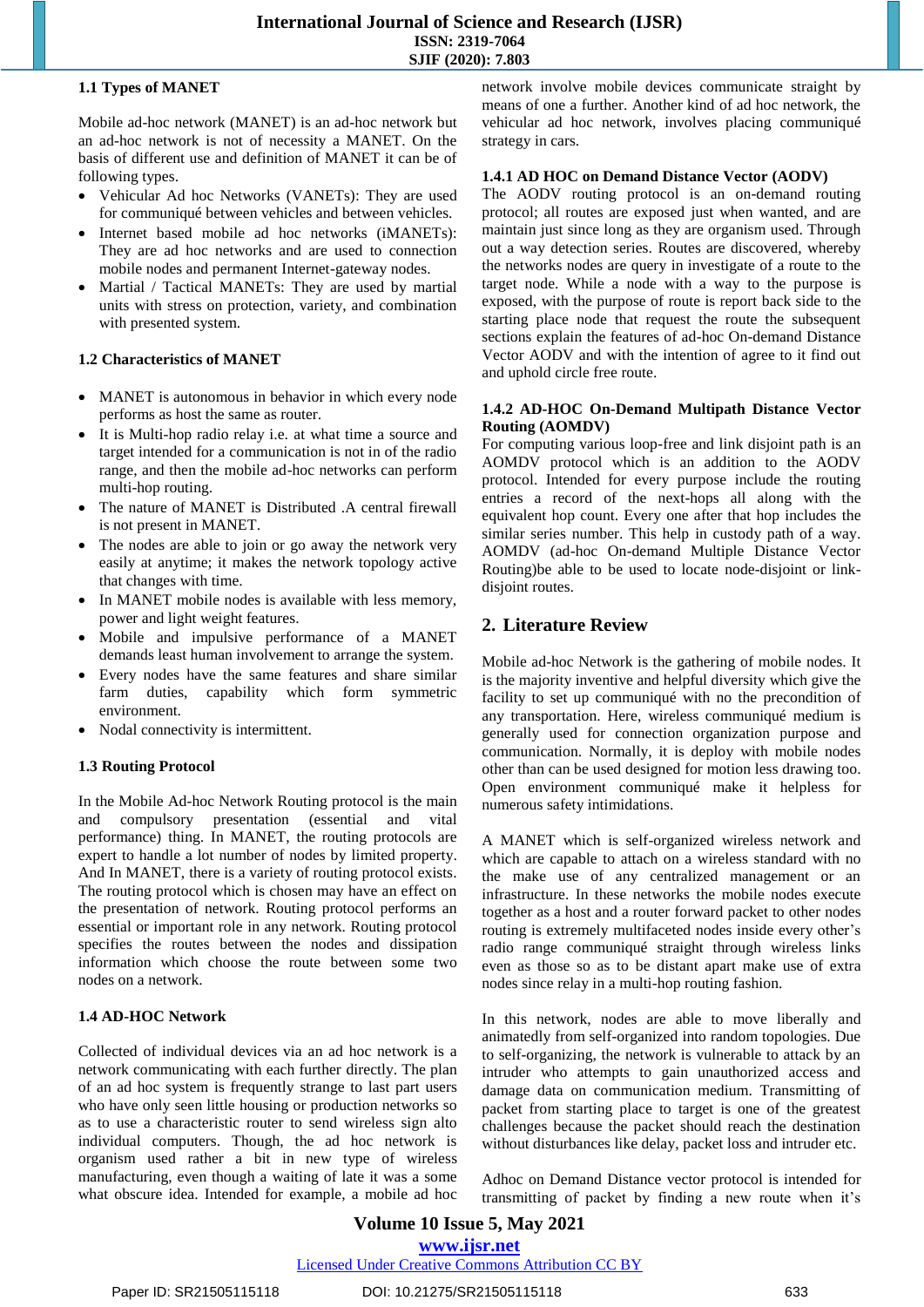needed. Even though this protocol is creating a path on demand, protocol functionalities has limitations on route redirection, security and energy consumption. This research article is worked to develop algorithm to identify the failure and Black hole attacker nodes in the network. The algorithm uses directional antenna transmission to optimize the power consumption as energy factor is a significant challenge in MANET. The developed protocol is named as Directional Advanced Intruder Handling Ad-hoc On-Demand Distance Vector protocol. The algorithms are simulated in NS2 and compare with AODV protocol.

In MANET's Data diffusion from one node to other nodes requires various hop as nodes diffusion range is restricted which does not expand. All devices in a MANET are free to be in motion about separately in every track, as well as will for that reason modify its links to further plans often.

MANET routing protocols have main classes which are Proactive, Reactive and Hybrid. This term document review the facet of class of service plus discuss as well as evaluate hands-on routing protocol through focusing on Optimized Link State Routing Protocol (OLSR) routing protocol intended for improved presentation .Mobility models based performance evaluation of AOMDV routing protocol of MANET. In MANET's, mobility of nodes affects the performance of network along with the manner in which these nodes move. In this work, presentation of MANET is analyzed on the basis of routing protocol used and mobility model engaged.

Here, presentation assessment was completed used for AOMDV routing protocol for different mobility models into MANET and later on compare with AODV routing protocol Network (MANET).

In a MANET, communication between the mobile devices is carried out by some intermediate devices called routers. In the routing of Mobile Ad hoc Network, some midway nodes act cruelly & attack the packets that are delivered through them. One type of attack is black hole attack that is absorbs each and every one data packets in the network without moving them to forward. Therefore data loss will occur as data packets are not moved to the target node. Inside this paper, we give a safe instrument to defeat such type of attacks. We provide modified algorithm for black hole attack which will help to detection of multiple black hole attacks.

## **3. Methodology and Implementation**

The Mobile ad-hoc network is a self configure network, where every nodes self decision maker and provide the service to other nodes. MANET is communications a lesser amount of network because nodes freely move anywhere in the network, that is critical challenge for route establishment between communicator nodes. The Many researchers design the routing protocol i.e. proactive, reactive and hybrid but reactive routing protocol is more suitable for mobile ad-hoc communication, because reactive work where on demand based routing needs. The routing capability of protocol is depend on the network conditions and the routing procedure of connection establishment to data delivery in dynamic

network. The network conditions are measures in the heavy load and light load. The routing protocol AODV is the most excellent unipath procedure for MANET surroundings.

The load distribution and balancing is the additional work in the AODV protocol but possible only in a single path. But in AOMDV protocol has an inbuilt load balancing approach by providing the alternatives for data delivery. In this work our objective to analyze the behavior and hidden performance parameter of AODV and AOMDV routing i.e. contention, queue analysis, congestion etc. multipath routing is better routing approach where multiple nodes simultaneously share the common channel, because its provide multipath between communicator nodes and better individual channel utilization technique.

Protocols over AODV unipath are:-

- Providing the alternative route for data delivery.
- Includes the capability of load balancing or distribution to all network nodes efficiently.
- The possibility of retransmission of data is reduced through that the flood of routing packets is also minimize.

#### **3.1 Performance Metrics**

 Average Load: It is a total sum of all node loads divide by total number of participated node and calculated by

## Average load =  $\sum$  ki/n

Where  $i = 1$  to n,  $k =$  load of node and  $n =$  participated node The average load analysis provides the load distribution factor of network where that is minimum it means load is fairly distributed and minimizes the network congestion and increase the performance of the network.

#### **End to End Delay:**

The Delay is calculate through out the time taken of data sends from sender to receiver, its include all the possible delay caused by buffering for the duration of path discovery latency, queuing at the edge line, retransmission delays at the MAC, and distribution plus move period.

## **4. Results and Discussions**

The reproduction outcome is evaluated on the basis of the considered simulation parameters and the performance of AODV and AOMDV is measured through performance metrics.

#### **4.1 Average Load Analysis of AODV and AOMDV**

The load handling capacity of routing protocol is improves the routing performance. The routing protocol is playing the important role in data delivery. These protocols are provides the link in between sender to receiver through multi-hop selection. The AODV is established single link but AOMDV is able to establish multiple links in between sender and receiver. In AODV the average load is about 1.3 % but the AOMDV multipath protocol load handling is about 1%. This analysis is shows that, AOMDV is distributing the load efficiently and provides better routing performance than AODV.

## Licensed Under Creative Commons Attribution CC BY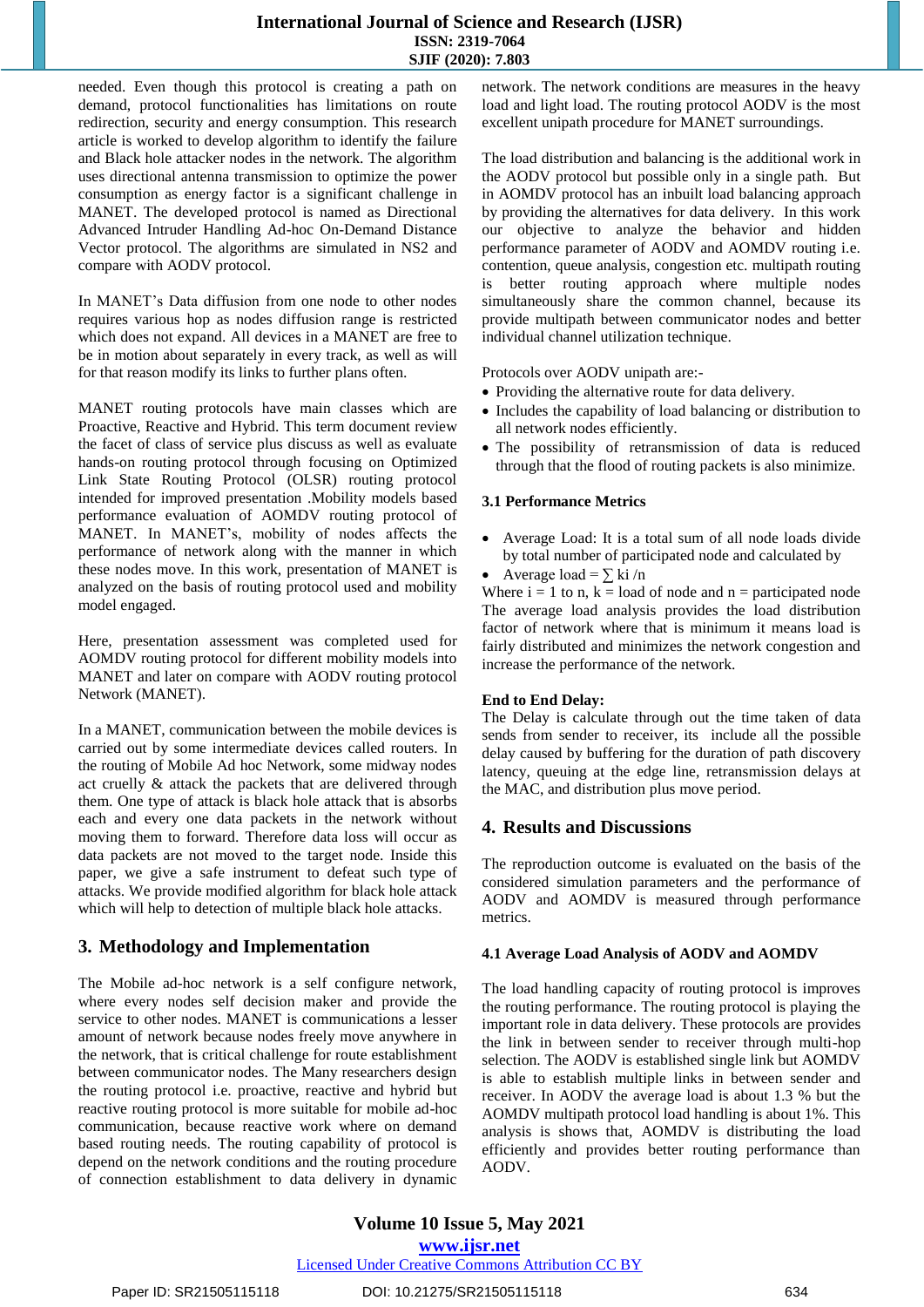

#### **4.2 Maximum Load Handling of AODV and AOMDV**

The single path is not able to handle the load in network efficiently but in multipath routing the load is handled efficiently because of alternative route is always exists, if the present one is fail. No doubt AODV is the efficient routing protocol in MANET but this protocol is established the single link in between sender and receiver by that their load handling capacity is low i.e. mentioned in this analysis.



#### **4.3 End -To-End Delay Analysis of AODV and AOMDV**

The better data receiving in network is shows the possibility of retransmission of data is minimum but their opposite is produces the possibility of data loss of maximum delay in network. In this graph the end-to-end delay (measures in milli seconds) analysis of AODV and AOMDV routing protocols is evaluated and observe that the performance of AOMDV is better because of reduces the possibility of retransmission.

The routing packets are flooding by every routing protocol to finding sender and receiver meant for recognized link in between sender and receiver. The guided media is provides the stable and reliable path but in wireless network the signals are move in air and in MANET nodes are also moves randomly and try to maintain their connectivity. The less routing packets flooding is confirm the better routing performance i.e. the performance of AOMD protocol and just opposite of the performance of AODV is showing the degradable routing performance.

## **Volume 10 Issue 5, May 2021**

**www.ijsr.net**

Licensed Under Creative Commons Attribution CC BY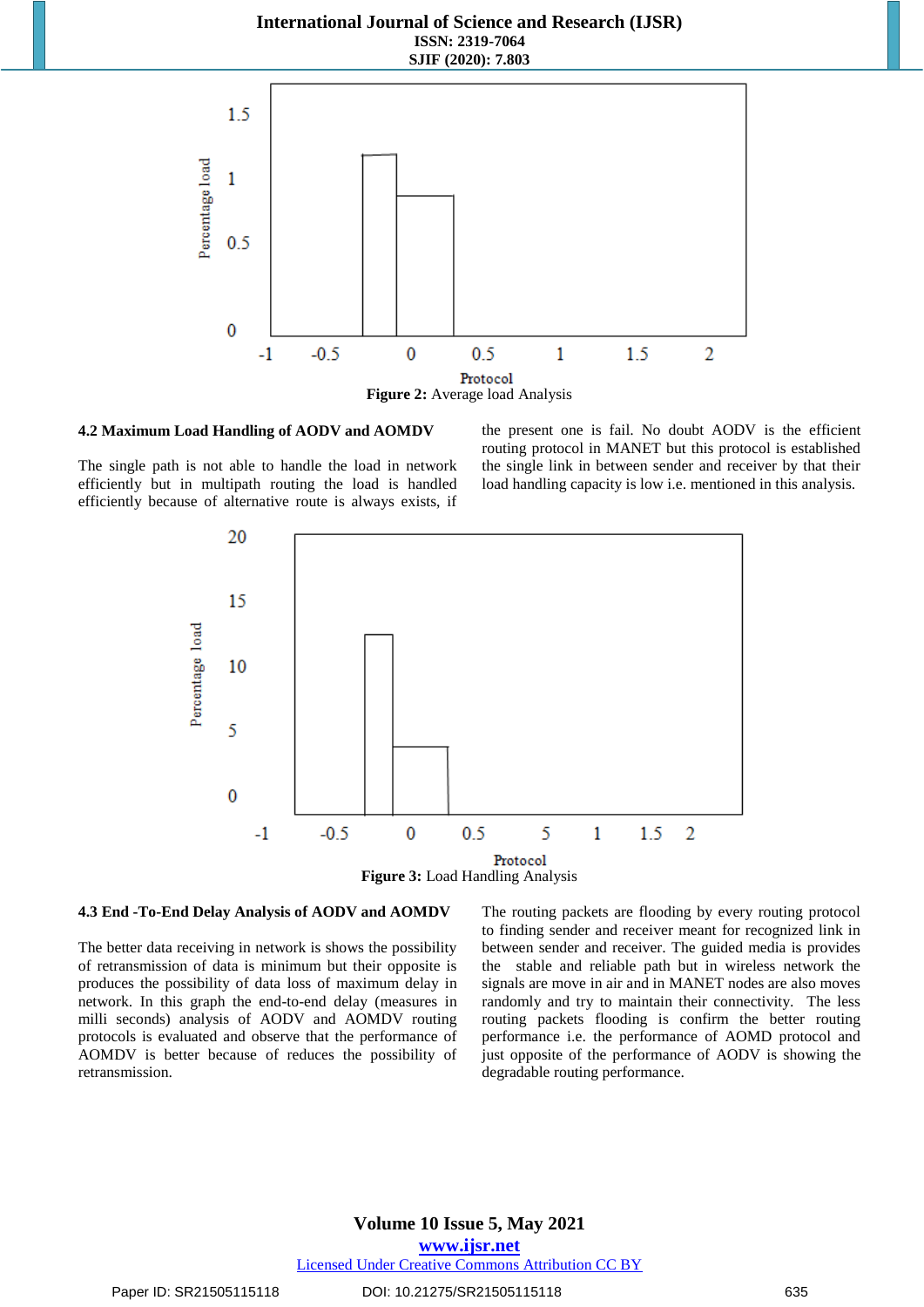

#### **4.4 Packet Delivery Ratio (PDR) Analysis OF AODV and AOMDV**

The packet delivery Ratio (PDR) analysis is measure the percentage of data packets received at destination. The better data receiving with respect to sending is shows the better PDR performance. The PDR performance of AODV

protocol is about 91% up to end of simulation. The AODV routing performance is forming the curve from 60 to 70 to 80 and then reaches to 80 to 90 but in AOMDV routing protocol the performance is about of AOMDV is better than AODV because of better load handling and minimum drop of packets.



## **5. Conclusions and Future Work**

This paper shows planned new parameter i.e. percentage of load, average load and maximum percentage of load after that hidden data drop dependent parameter is also analyze i.e. contention, queue, call-back and congestion etc. all the define parameter as well as known parameter based analyze the behavior of AODV and AOMDV routing and conclude that AOMDV (ad-hoc on demand multipath distance vector) routing is outperform with respect to all aspect, because that

uses the multipath based packet switching mechanism for data communication.

From the above point conclude that AOMDV routing is better as compare to AODV. Multipath routing is use full where network rush is greater so further we use the AOMDV routing and its enhancement to fine graining the output and increases the network performance with respect to quality of service and security issue of AOMDV. AOMDV is uniformly distribute the load of network to all participated node but AODV does not distribute uniformly.

# **Volume 10 Issue 5, May 2021**

**www.ijsr.net**

Licensed Under Creative Commons Attribution CC BY